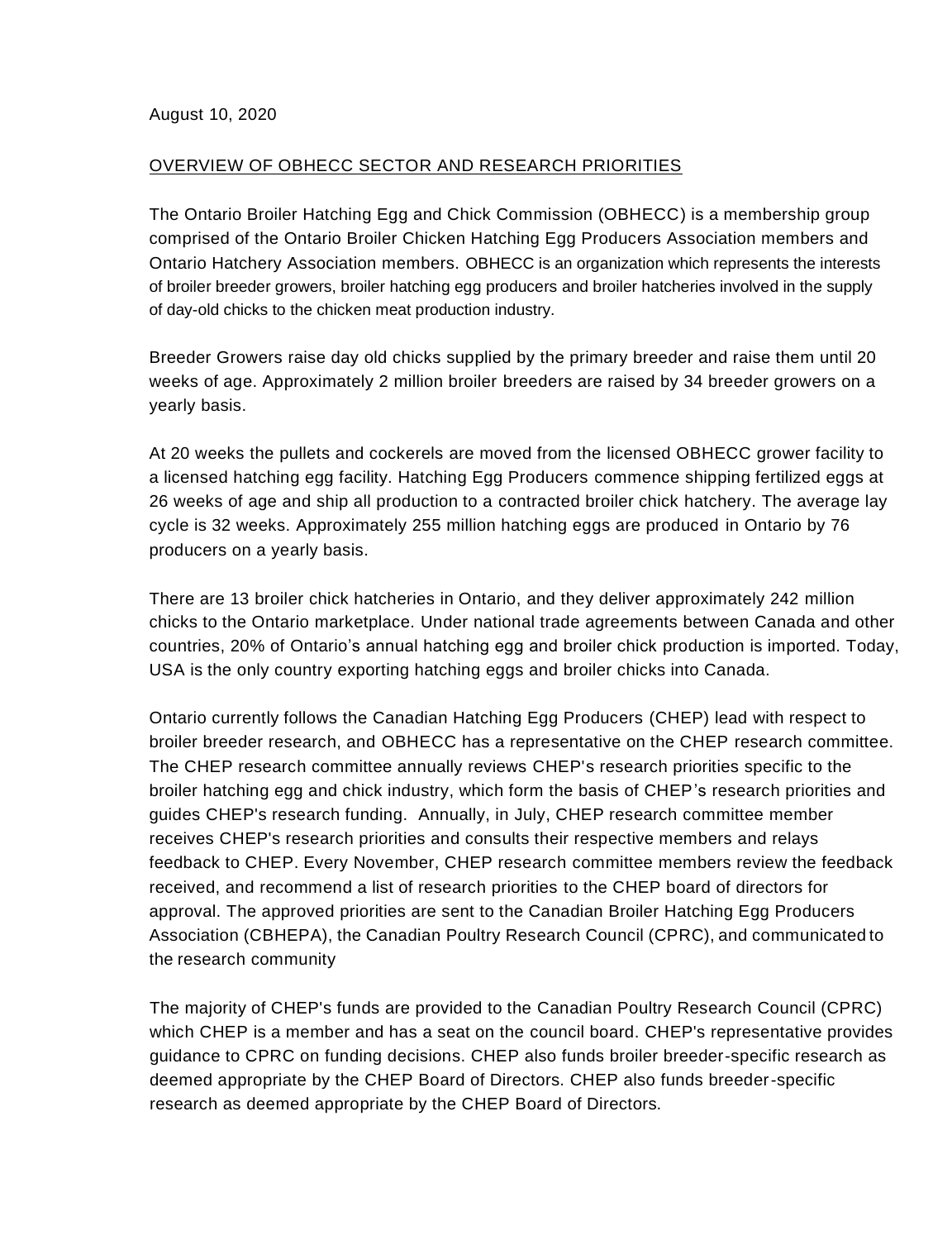Research Funding by CHEP is governed by a research contract signed by all parties, and typically includes stipulations for research reports, oral presentation(s), and extension articles explaining the research and the results in plain language for distribution to producers.

Research funding provided to CPRC is allocated as deemed appropriate by the CPRC Board of Directors and including a representative from CHEP.